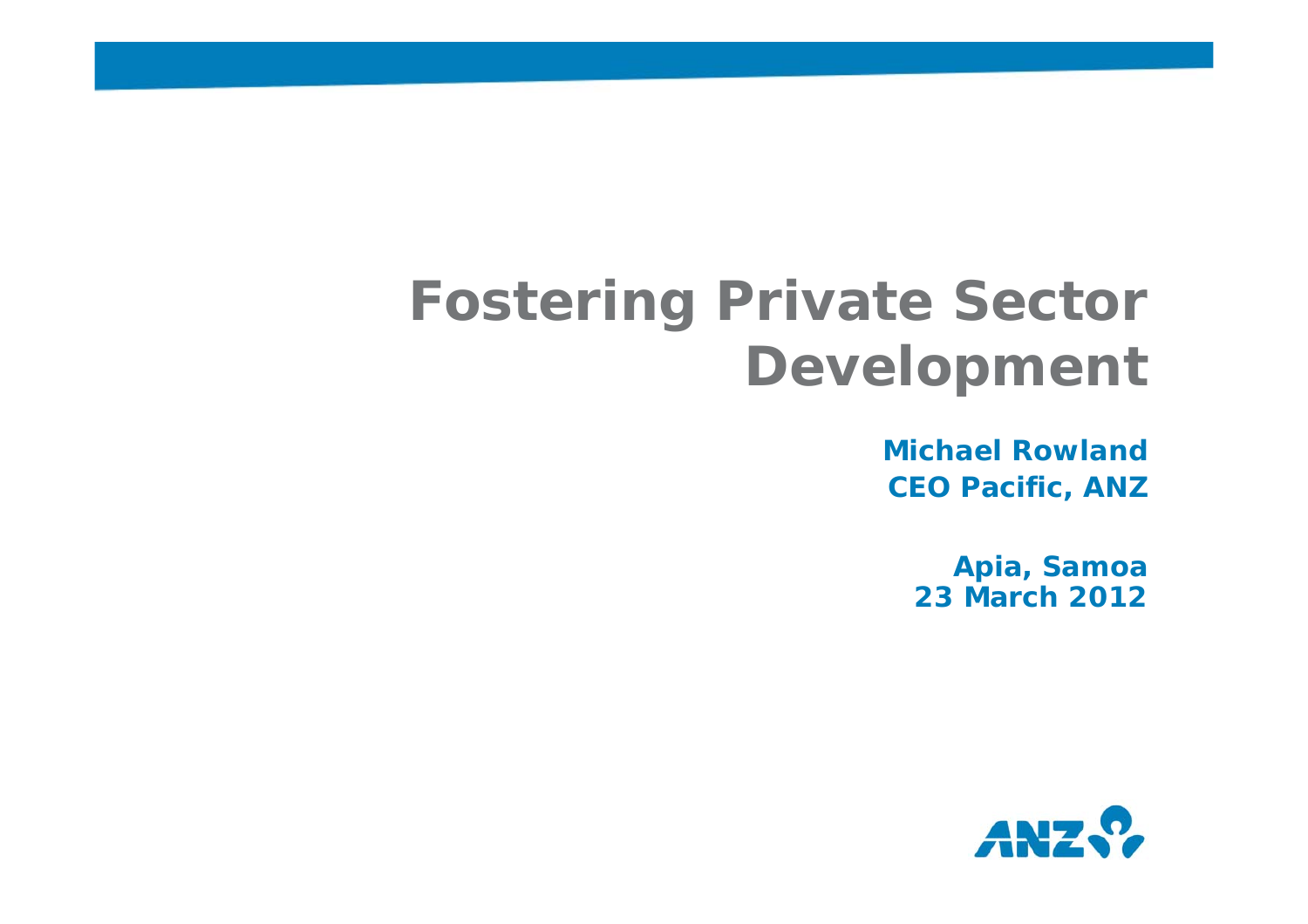### **Introduction**

- $\bullet$ Supportive credit environment exists today
- • Growth challenges are faced by financial services and Pacific economies
- • Driving economic development and improving investment environment in a targeted way is critical

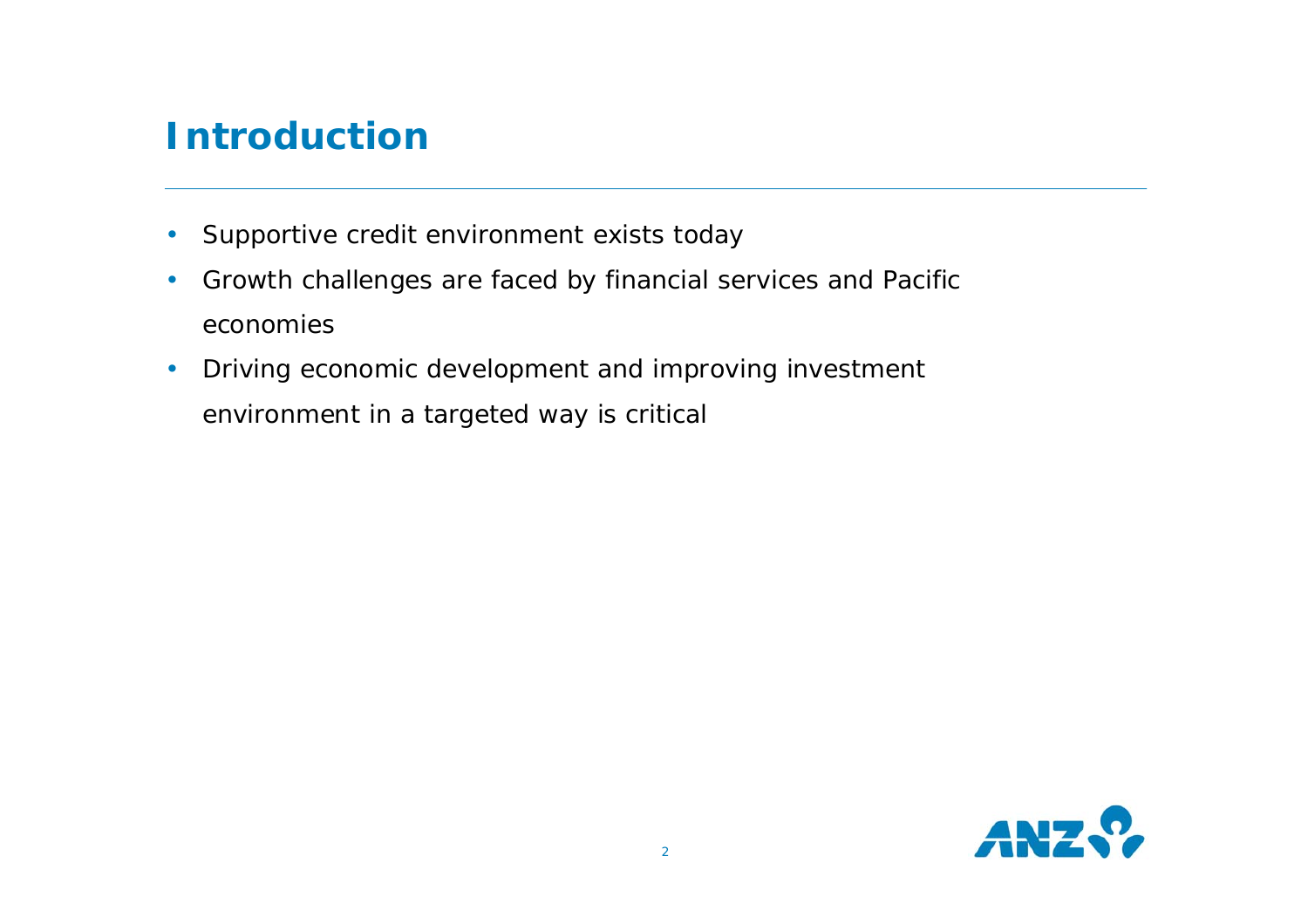### **Where are we at today?**

- • Global volatility continues and the recovery remains uncertain.
- • Pacific North West region continues to outperform, with early signs of growth in Fiji.
- • Liquidity is generally good and regional banks are well placed to support appropriately structured investment
- • Widespread criticism of financial services sector not doing enough to improve access to credit



Source: ABD, Pacific Monitor Dec 2011

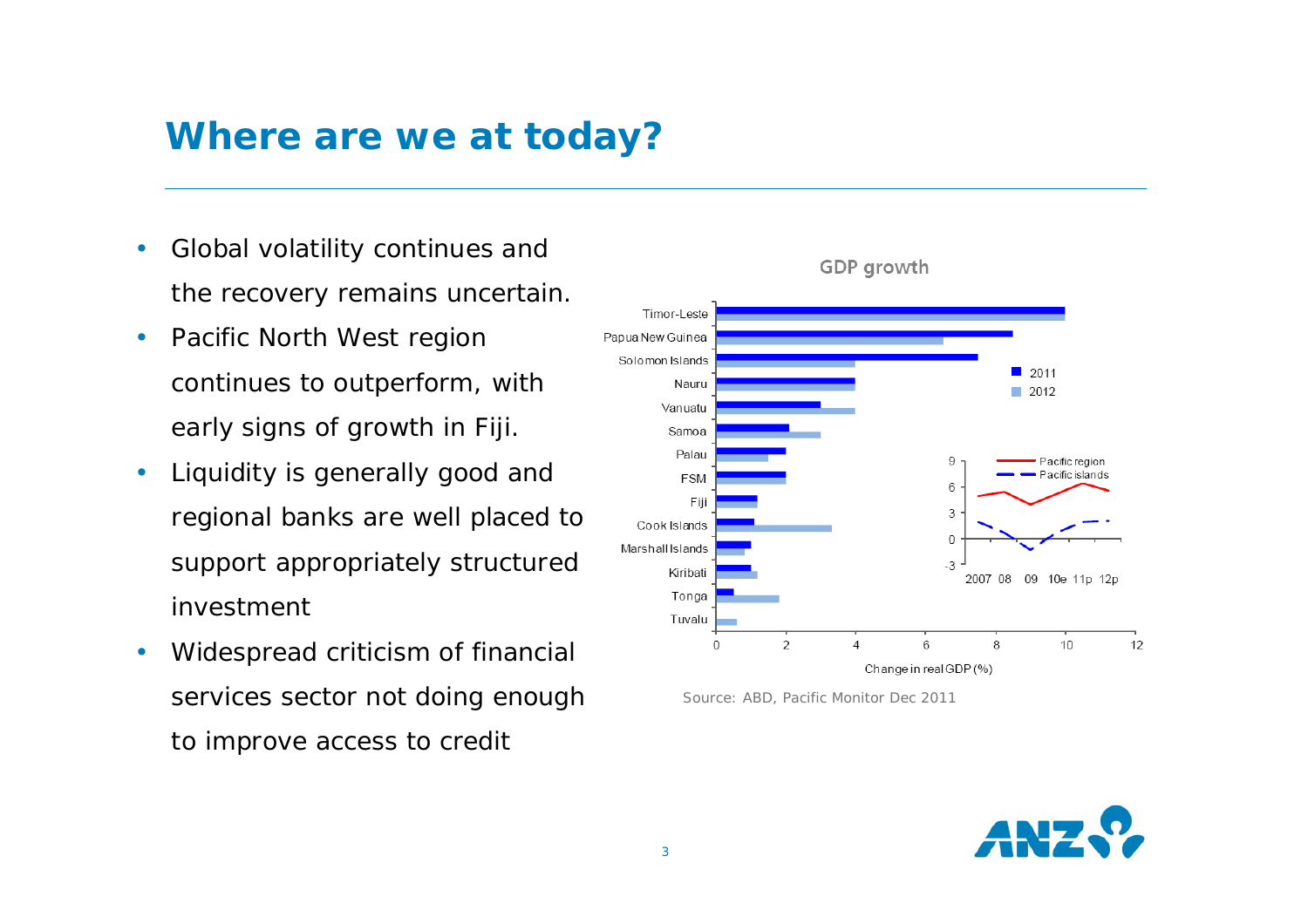### **Investment climate: what are the challenges?**

#### **The climate**

- • Major Regional banks provide competitive products and services and are well funded (AA rating)
- • Banks (and telcos) continue to improve access through significant investment: electronic banking, ATMs
- • Prudent management of lending crucial in ensuring the stability of the banking system – critically important to the economic development
- • Improving access to credit is more about economic growth and targeted promotion than available funding
- • A healthy, transparent and de-regulated economic environment will help support economic growth

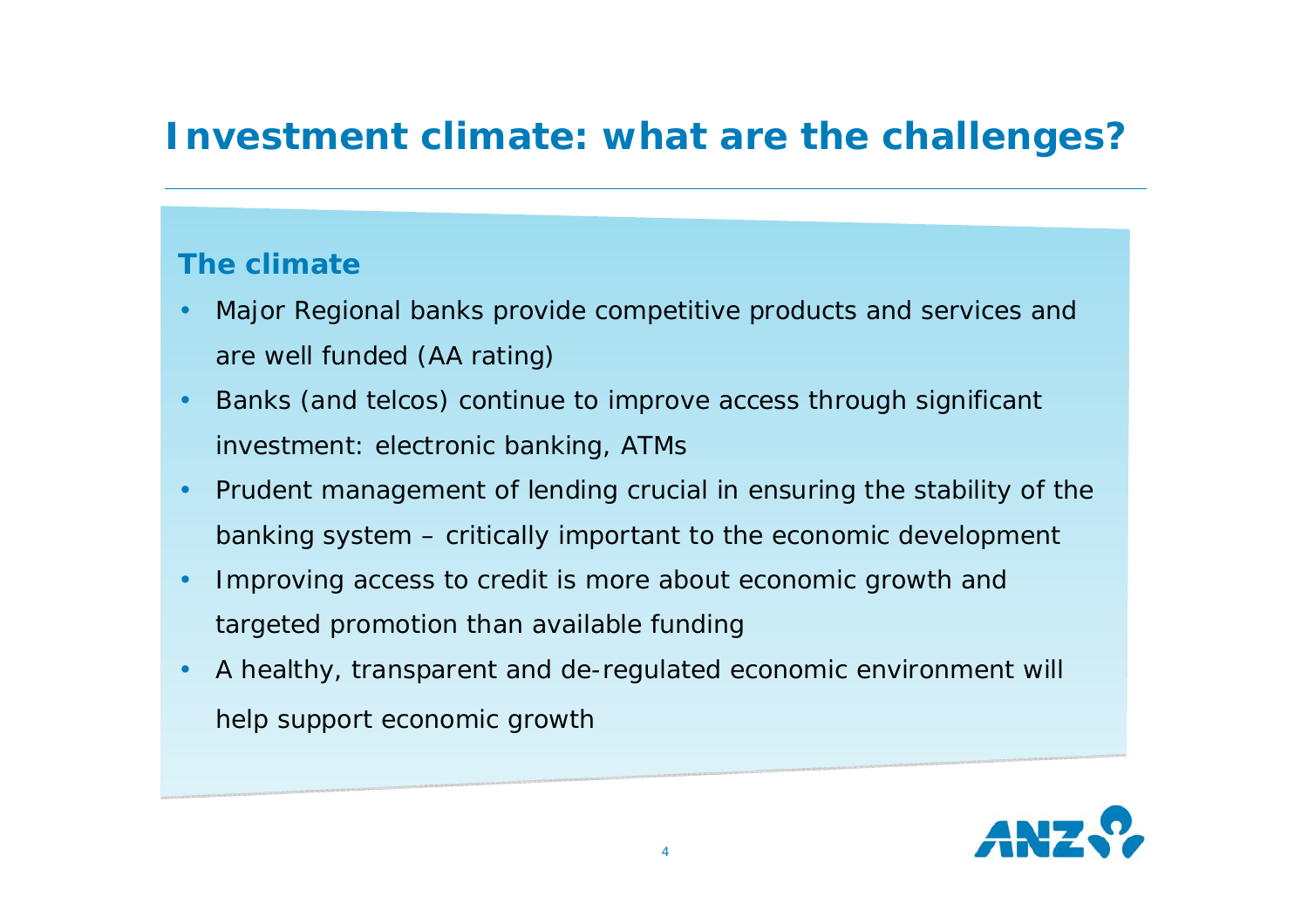### **Investment climate: what are the challenges?**

#### **Challenges**

- • Pacific is less economically and politically stable which increases risk and required return
- • Direct intervention by Government and regulators have potentially had adverse implications
- •Lack of progress on Regional trade pact – PACER Plus
- •Complex taxation rules and capital mobility
- •Labour mobility

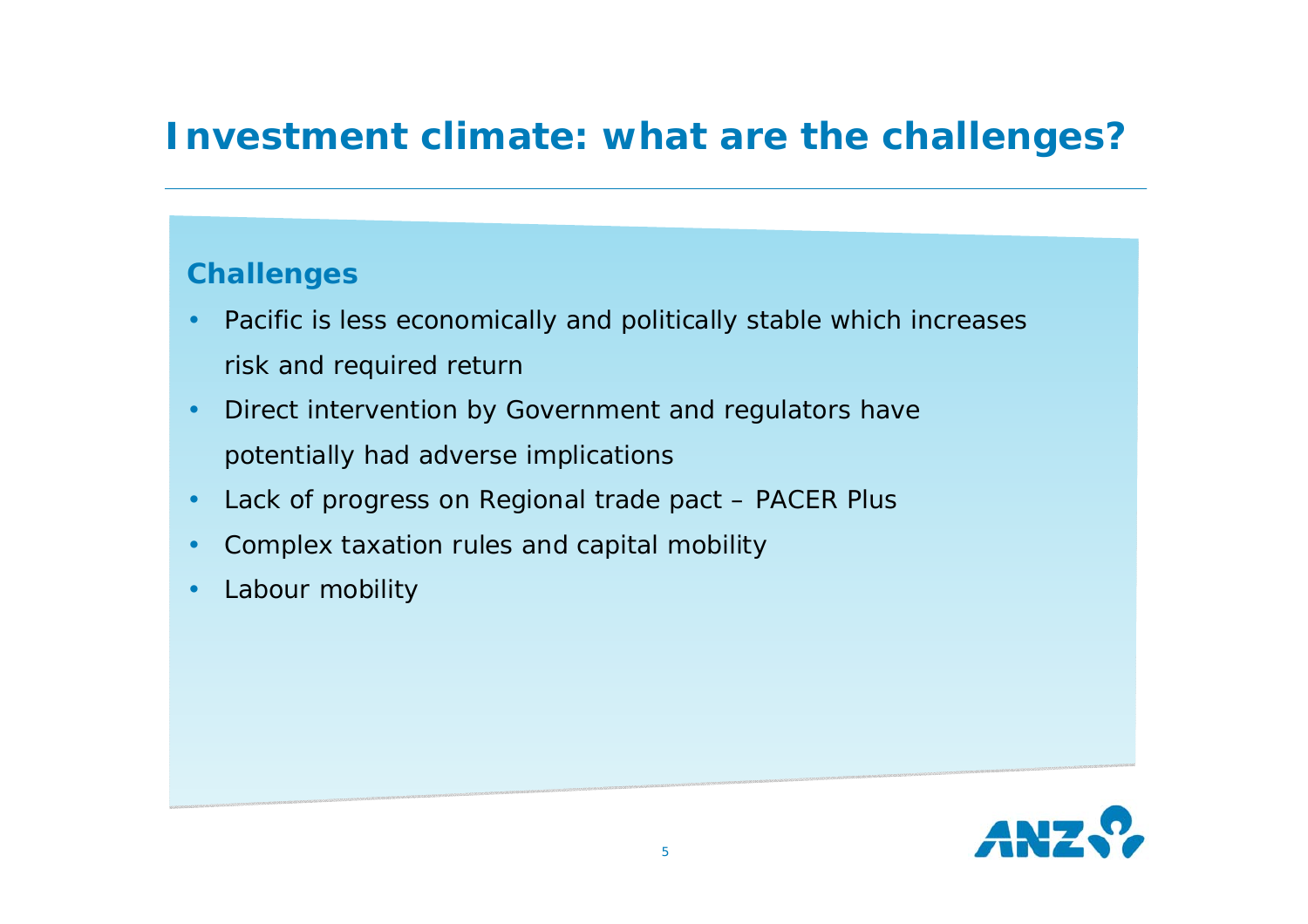### **Opportunities for the region**

- • Pacific's trade has grown 15% yoy for past 30 years
- • The region's future success is linked to Asia
- • Targeted investment and promotion of competitive industries required – need to pick some winners
- • Agriculture; offshoring services; tourism are some examples



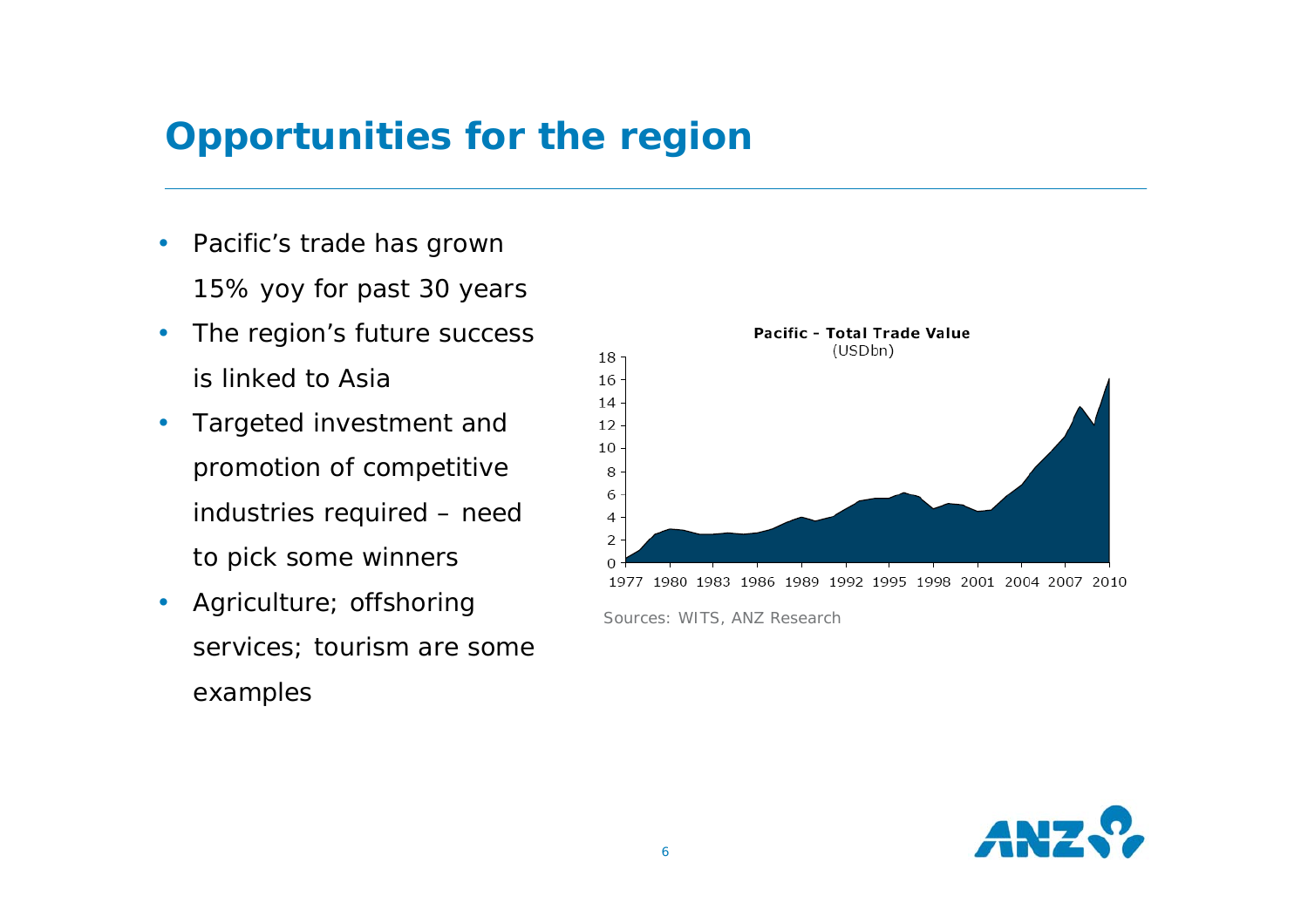### **The ideal investment environment**

- • Pacific Governments must promote better local and international investment
- •More regulation is **not** the way to encourage private sector activity
- $\bullet$  We need more certainty around government policy, particularly taxation and capital mobility
- • We will achieve this by having an inclusive conversation between Governments and the private sector